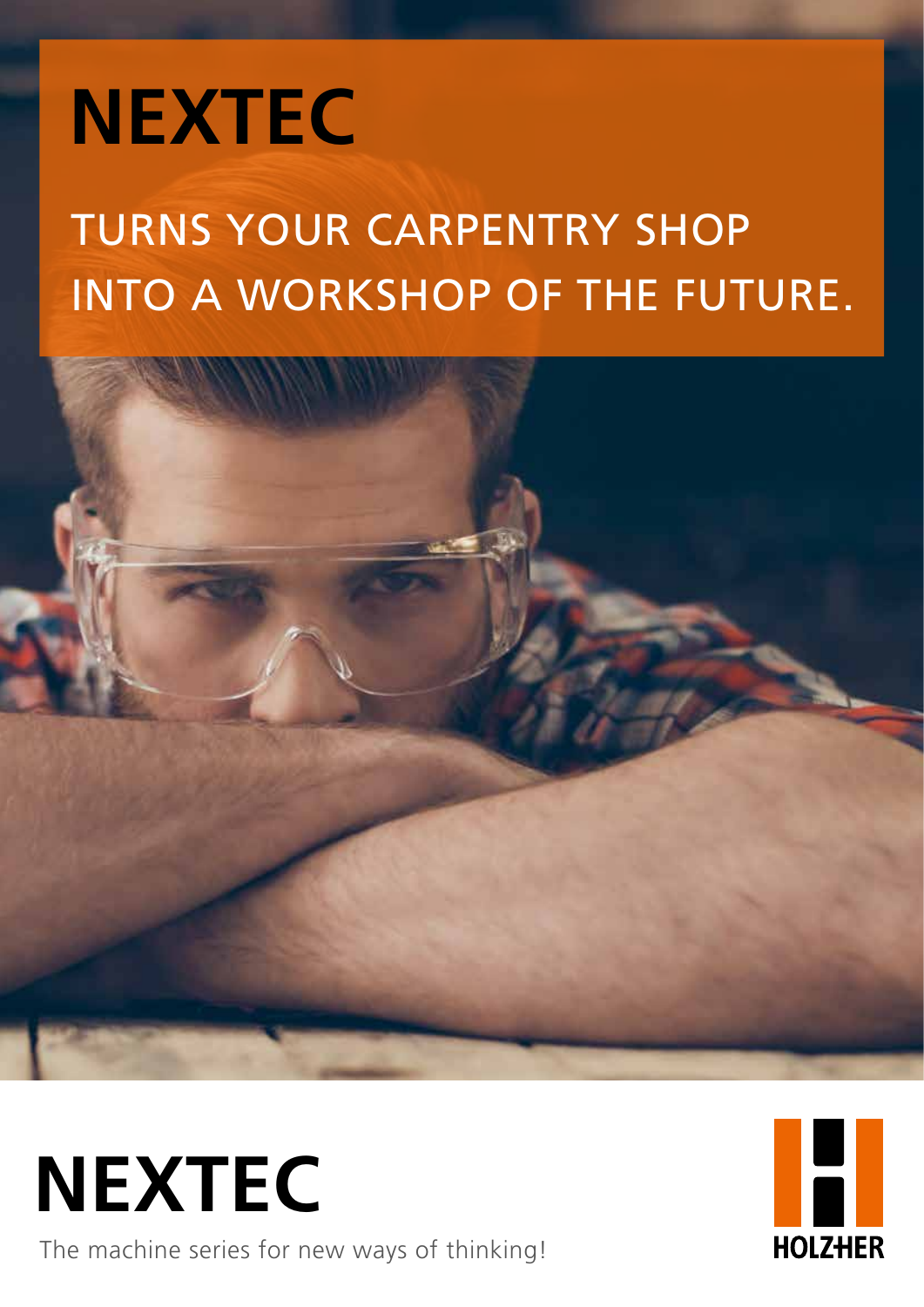### What would happen if the future had already begun?

The answer is NEXTEC! The complete solution for producing furniture without programming.

Ī

П

П П П

П П П Ī ī П n П ī П П П П П

П Г n

П П

П ī

ī ī ī n ī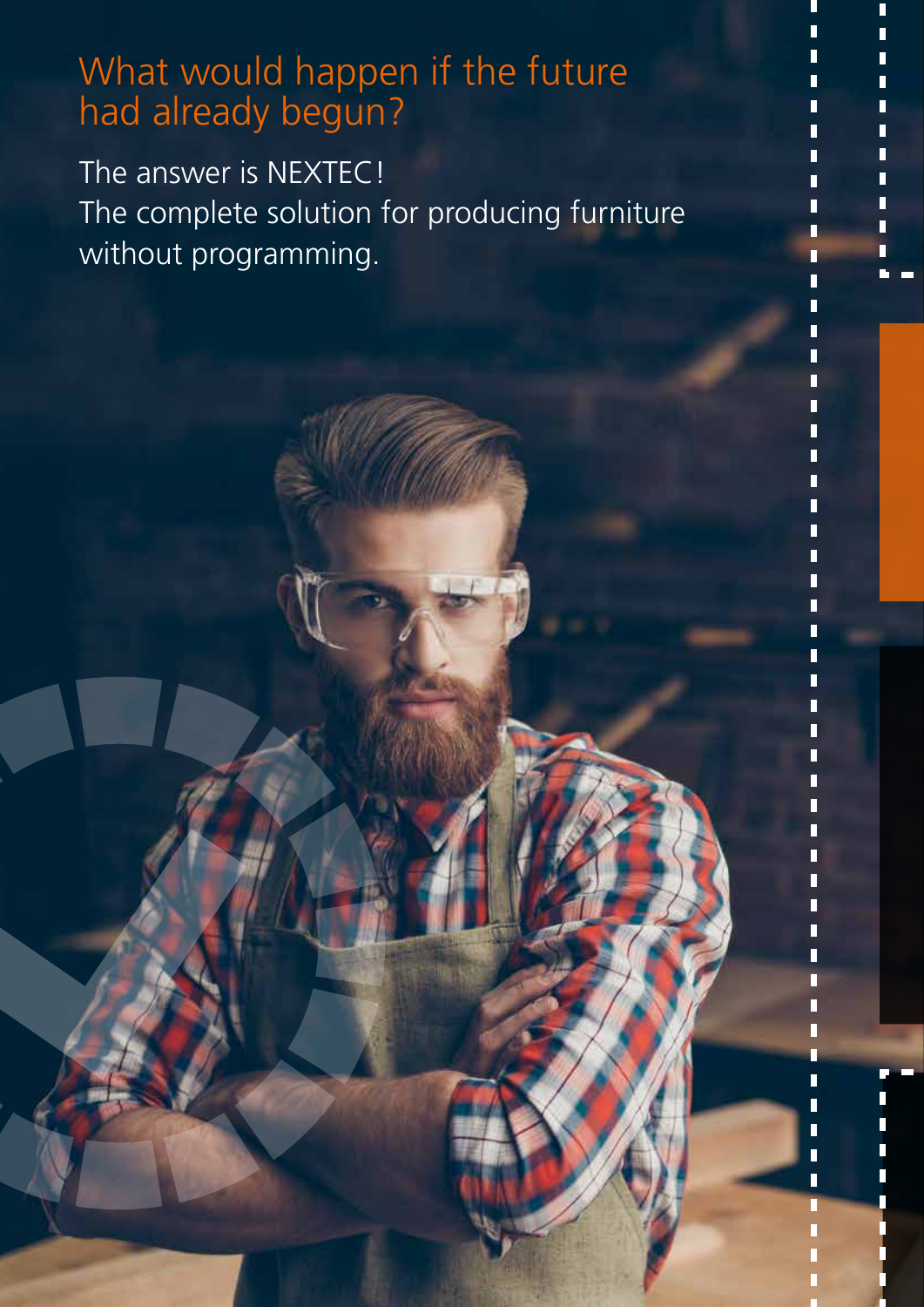

You or your employees select the desired piece of furniture with a mouse click – everything else is accomplished by the NEXTEC.



You can produce a complete cabinet wall in less than 30 minutes.



**Everything with one clamping operation.**  The unique NEXTEC Clamex package for P-system pockets on the surface and on the edge.

Over

**300**

pieces of furniture ready for production in the 3D CabinetControl database – fully customizable.



value creation in your workshop.

## **DirectCut**

Our high speed, laser-supported cutting system turns remnants into valuable furniture components.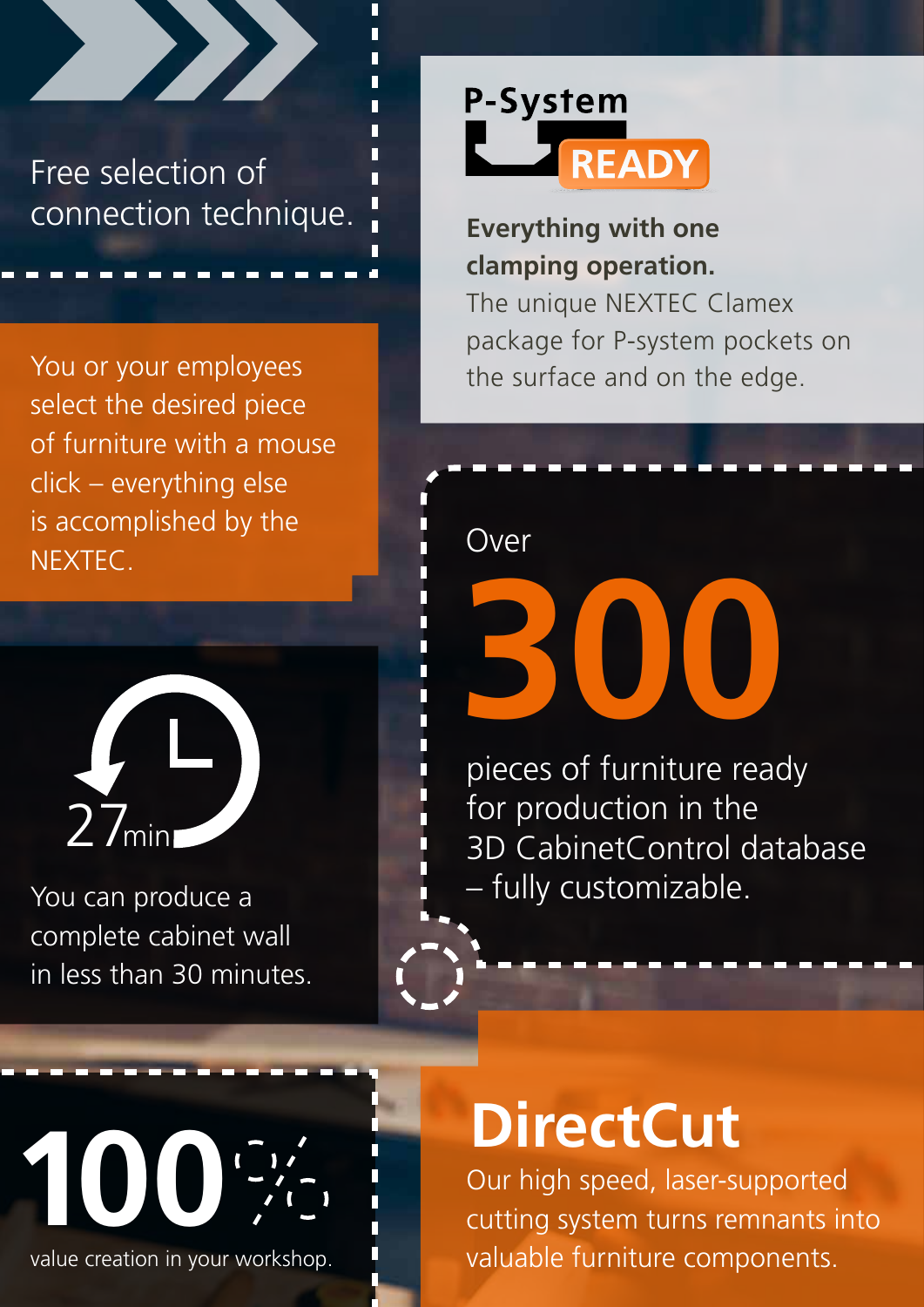### It is really so simple ...

Г П

> Just three steps away from finished furniture – with CabinetSelect, the heart of NEXTEC CNC.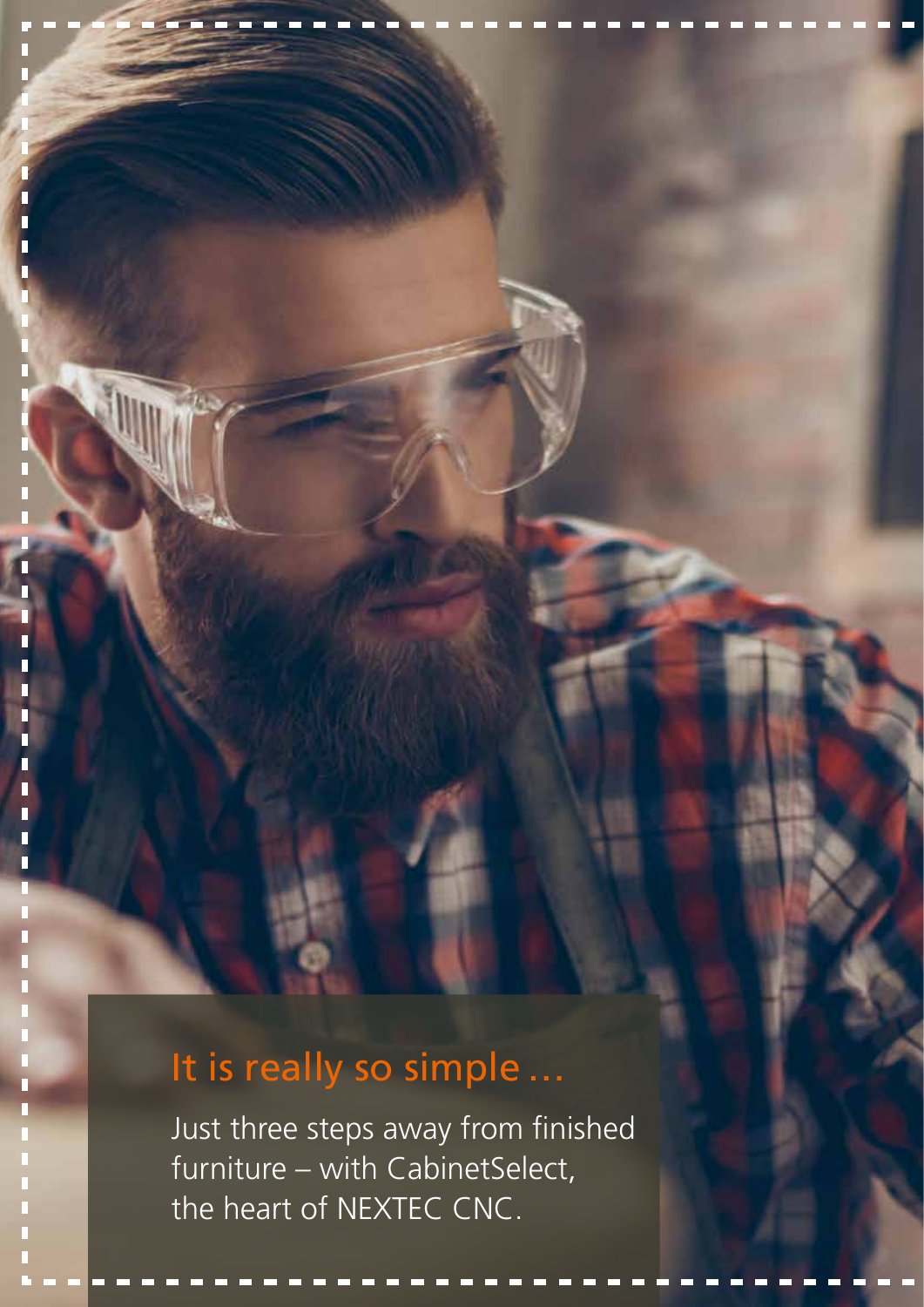### Select

Just a click of the mouse is all that is required to select the desired piece of furniture from the extensive CabinetSelect database and drop it into your cart.

## Adapt

Create any piece of custom furniture by simply adapting dimensions and quantities. The NEXTEC writes the required nesting programs for formating, drilling and grooving in the background – all you have to do is position the panel and press the "Start" button.

Ready

Just remove the finished work from the machining table and apply edging as required. And you are ready to assemble the furniture. Now select the right connection technique.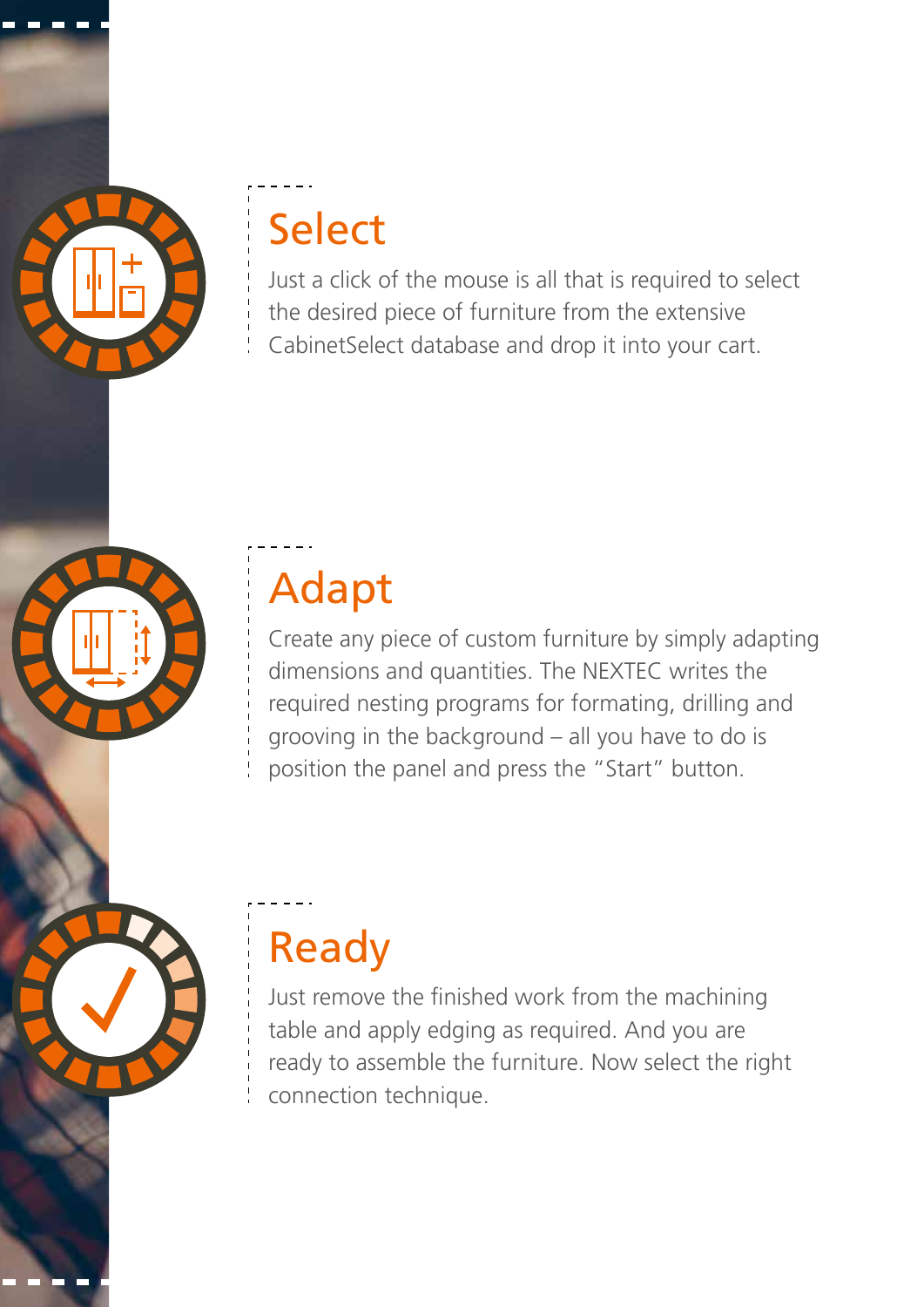#### Шä 1 Process Module 1 – CAD NEXTEC offers different alternatives

for CAD processing. In addition to the starter version, CabinetSelect, a professional version, CabinetControl Pro, is also available.

П Π Π Г Π Π П Г П Г П

П П Ē П Π П

#### Central advantages:

#### CabinetSelect

- Selection of pre-designed cabinets
- **variation in dimensions, quantities,** materials and fittings
- **Compatible with CabinetControl Pro**

#### CabinetControl Pro

- **Design cabinets with freely** configured bodies
- $\blacksquare$  Free definition of materials and fittings

The three Smart Factory process modules for your workshop of the future.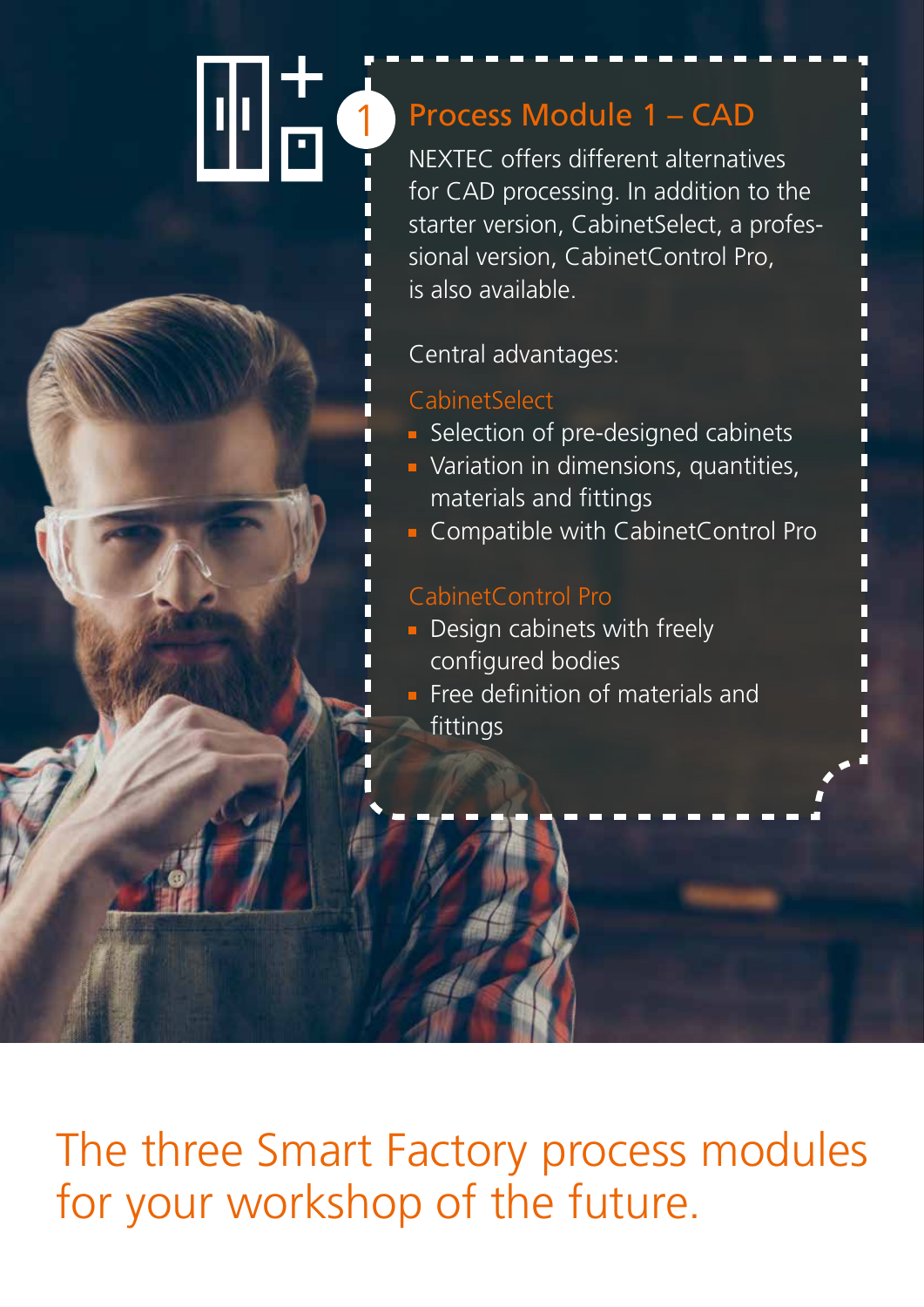#### Process Module 2 – 2 Process Module 2 –<br>Automatic Part Generation

The next automatic part generation step provides the prerequisites for production.

CNC programs are created fully automatically in the background and integrated into the parts list, while BetterNest completes the optimized cutting plans.

#### Process Module 3 – "Production"

3

In the third step "production", the previously defined jobs are organized and started. Sorting is accomplished according to material and order. So you never lose sight of the planned processing times. Central feature: The machine operator has the final say regarding the production sequence!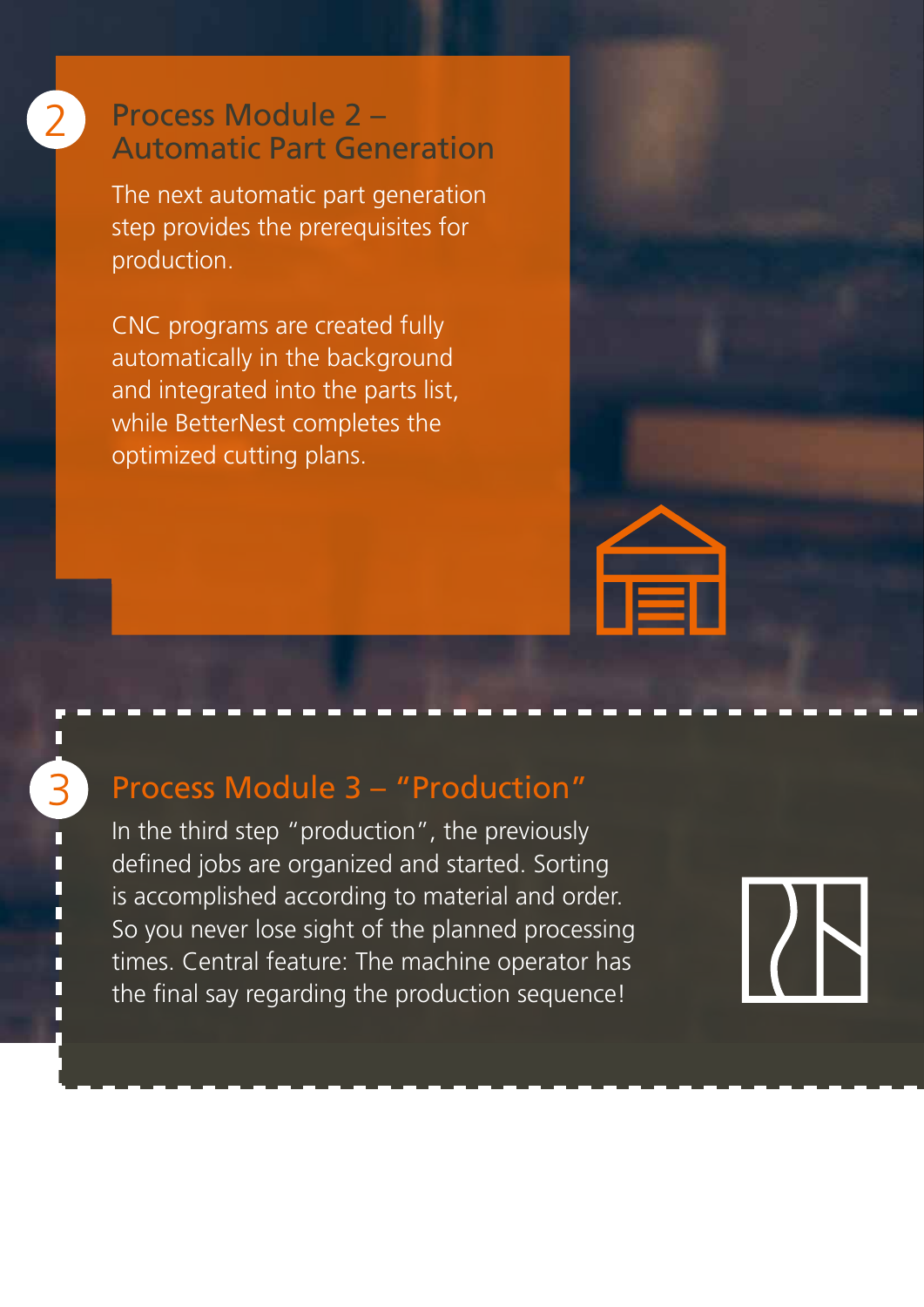### Only with HOLZ-HER

10-year warranty on all linear guides!

**10-YEAR** WARRANTY Δ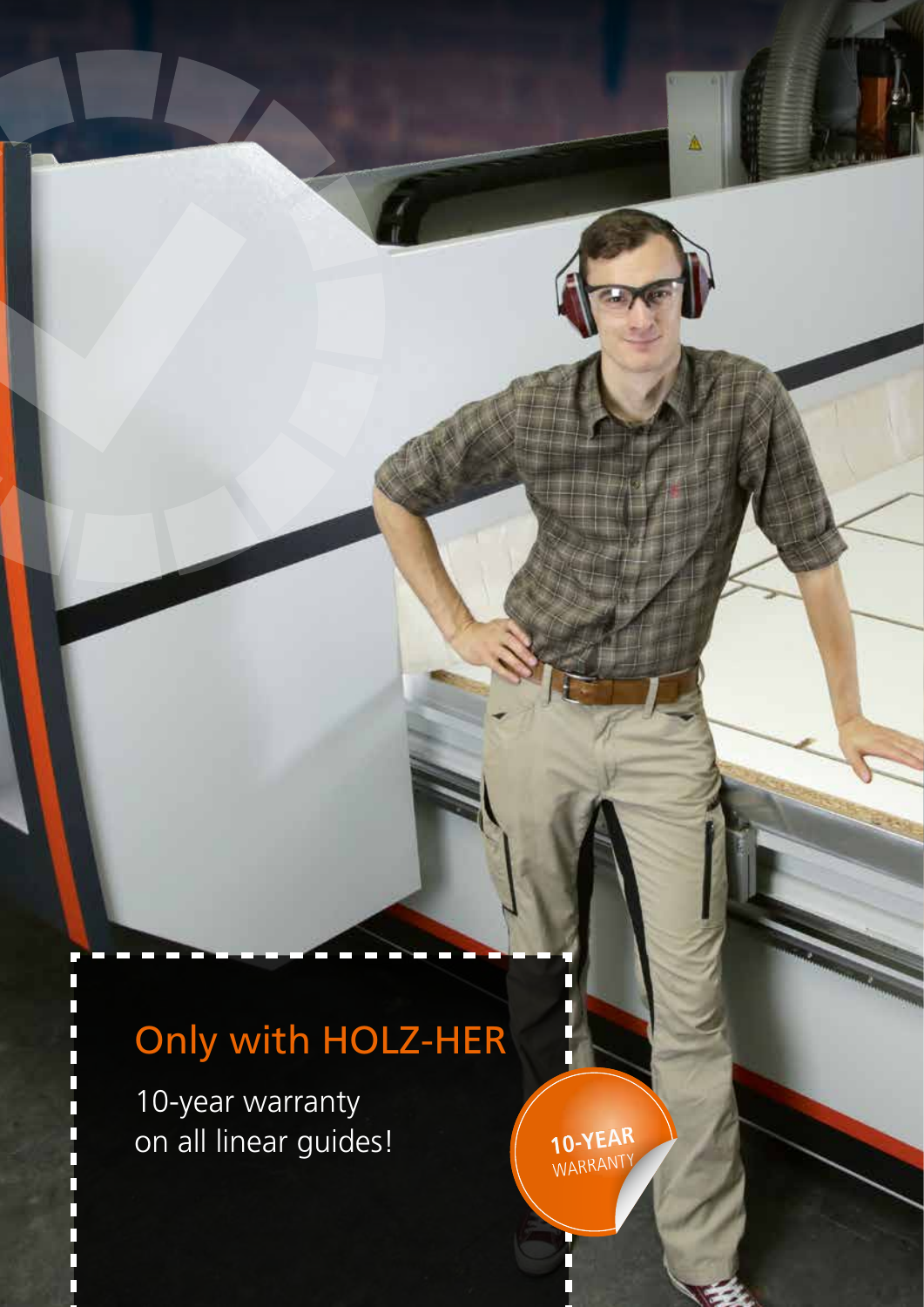### NEXTEC – The revolution for your carpentry shop

The new NEXTEC CNC series from HOLZ-HER revolutionizes the way joineries work and makes them fit for the challenges of the future.

This machine provides the only complete solution for state-of-the-art furniture presentation, efficient production and profitable sale. The NEXTEC makes furniture production more efficient and simpler.

NEXTEC machining centers have an extremely stable, gantry-type machine design. Precision components for the drive and control technology guarantee maximum dynamics and perfect work pieces.

The NEXTEC is also available with automation components for even higher production performance.

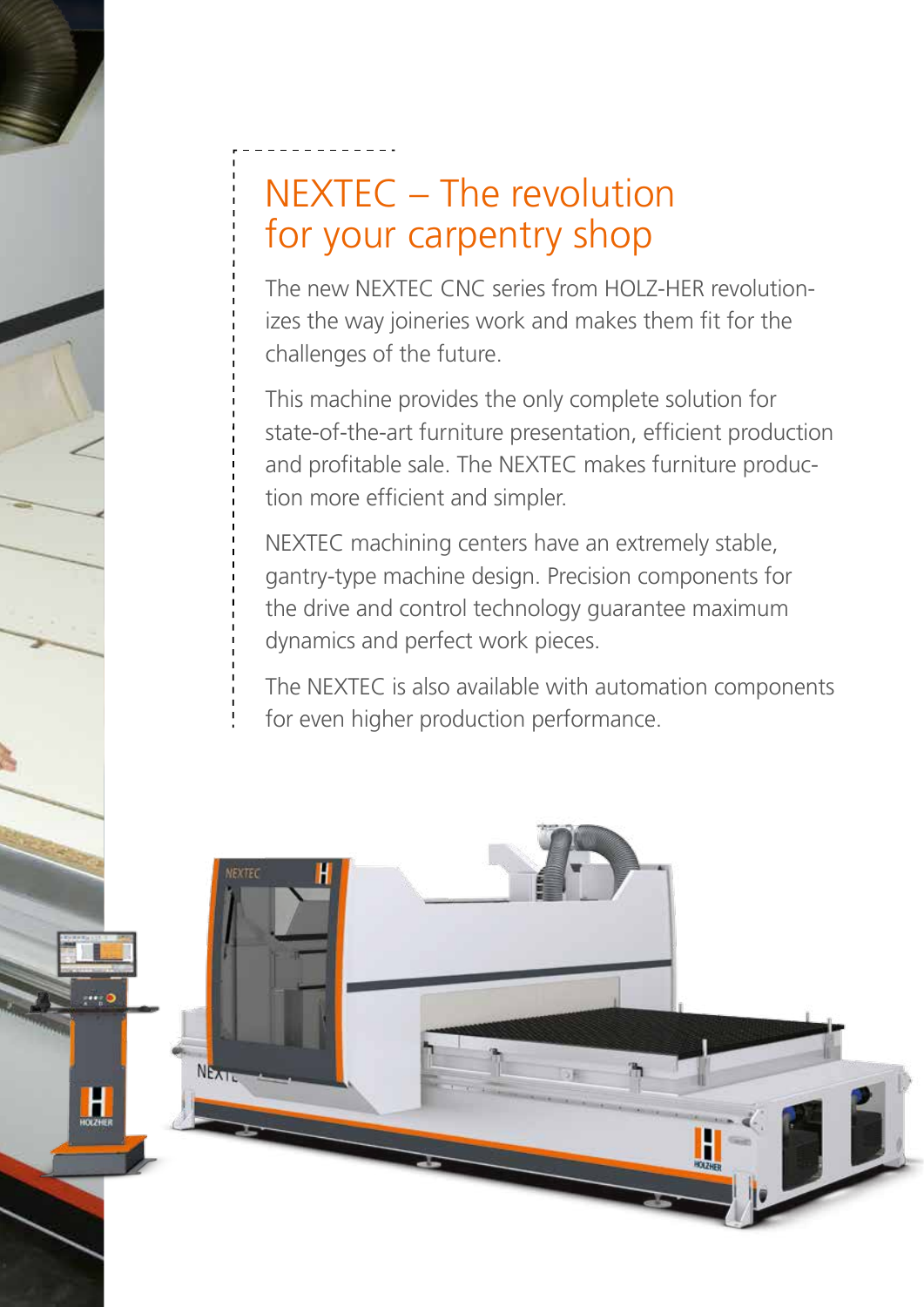| <b>Machine</b>                                                  | <b>NEXTEC 7705</b><br>10.5 / 12.5 classic                                                            | <b>NEXTEC 7705</b><br>10.5 / 12.5 push                                                                                                                      | <b>NEXTEC 7707</b><br>10.7 / 15.7 classic                                                     | <b>NEXTEC 7707</b><br>10.7 / 15.7 push                                                        |
|-----------------------------------------------------------------|------------------------------------------------------------------------------------------------------|-------------------------------------------------------------------------------------------------------------------------------------------------------------|-----------------------------------------------------------------------------------------------|-----------------------------------------------------------------------------------------------|
| <b>Machining dimensions</b><br>in X direction<br>in Y direction | 3100/3700mm<br>1580 mm                                                                               | 3100/3700 mm<br>1580 mm                                                                                                                                     | 3100/4600mm<br>2200 mm                                                                        | 3100/4600 mm<br>2200 mm                                                                       |
| <b>Vector speed</b>                                             | $110 \,\mathrm{m/min}$                                                                               | $110$ m/min                                                                                                                                                 | $110 \,\mathrm{m/min}$                                                                        | $110 \,\mathrm{m/min}$                                                                        |
| <b>Cutter unit</b>                                              | 8 kW, air cooled,<br>$1000 - 24,000$ rpm                                                             | 8 kW, air cooled,<br>$1000 - 24,000$ rpm                                                                                                                    | 8 kW, air cooled,<br>$1000 - 24,000$ rpm                                                      | 8 kW, air cooled,<br>$1000 - 24,000$ rpm                                                      |
|                                                                 | 12 kW, air cooled,<br>$1000 - 24,000$ rpm                                                            | 12 kW, air cooled,<br>$1000 - 24,000$ rpm                                                                                                                   | 12 kW, air cooled,<br>$1000 - 24,000$ rpm                                                     | 12 kW, air cooled,<br>$1000 - 24,000$ rpm                                                     |
|                                                                 | 10 kW, liquid cooled,<br>1000 - 24,000 rpm                                                           | 10 kW, liquid cooled,<br>1000 - 24,000 rpm                                                                                                                  | 10 kW, liquid cooled,<br>1000 - 24,000 rpm                                                    | 10 kW, liquid cooled,<br>$1000 - 24,000$ rpm                                                  |
| <b>Drilling head L</b>                                          | <b>Drilling head L</b><br>14 spindles (10 V   4 H),<br>incl. sawing unit in X-Direction              | <b>Drilling head L</b><br>14 spindles (10 V   4 H),<br>incl. sawing unit in X-Direction                                                                     | <b>Drilling head L</b><br>14 spindles (10 V   4 H),<br>incl. sawing unit in X-Direction       | Drilling head L<br>14 spindles (10 V   4 H),<br>incl. sawing unit in X-Direction              |
|                                                                 | <b>Drilling head XL</b><br>24 Spindles (18 V   6 H),<br>incl. sawing unit in X-Direction             | <b>Drilling head XL</b><br>24 Spindles (18 V   6 H),<br>incl. sawing unit in X-Direction                                                                    | <b>Drilling head XL</b><br>24 Spindles (18 V   6 H),<br>incl. sawing unit in X-Direction      | <b>Drilling head XL</b><br>24 Spindles (18 V   6 H),<br>incl. sawing unit in X-Direction      |
|                                                                 | Double drilling spindle in Y-Direction                                                               | Double drilling spindle in Y-Direction  Double drilling spindle in Y-Direction                                                                              |                                                                                               | Double drilling spindle in Y-Direction                                                        |
|                                                                 | Vertical drilling spindle with<br>double positioning force                                           | Vertical drilling spindle with<br>double positioning force                                                                                                  | Vertical drilling spindle with<br>double positioning force                                    | Vertical drilling spindle with<br>double positioning force                                    |
| <b>Drilling head XL</b>                                         |                                                                                                      | Double drilling spindle in Y-Direction Double drilling spindle in Y-Direction Double drilling spindle in Y-Direction Double drilling spindle in Y-Direction |                                                                                               |                                                                                               |
|                                                                 | Vertical drilling spindle with<br>double positioning force                                           | Vertical drilling spindle with<br>double positioning force                                                                                                  | Vertical drilling spindle with<br>double positioning force                                    | Vertical drilling spindle with<br>double positioning force                                    |
| <b>Automation</b>                                               | $\mathsf X$                                                                                          | Automatic discharge pusher<br>with integrated vacuum                                                                                                        | $\mathsf X$                                                                                   | Automatic discharge pusher<br>with integrated vacuum                                          |
|                                                                 | $\mathsf{X}% _{0}$                                                                                   | Discharge table fixed                                                                                                                                       | $\mathsf{X}$                                                                                  | Discharge table fixed                                                                         |
|                                                                 | $\mathsf{X}$                                                                                         | Discharge table with conveyor                                                                                                                               | $\mathsf X$                                                                                   | Discharge table with conveyor                                                                 |
| <b>Workpiece support</b>                                        | High-flow nesting table with<br>continuous vacuum field                                              | High-flow nesting table with<br>continuous vacuum field                                                                                                     | High-flow nesting table with<br>continuous vacuum field                                       | High-flow nesting table with<br>continuous vacuum field                                       |
|                                                                 | 8-Field vacuum,<br>software controlled                                                               | 8-Field vacuum,<br>software controlled                                                                                                                      | 16-Field vacuum,<br>software controlled                                                       | 16-Field vacuum.<br>software controlled                                                       |
| <b>Safety equipment</b>                                         | Light grid                                                                                           | Light grid                                                                                                                                                  | Light grid                                                                                    | Light grid                                                                                    |
| <b>Workpiece clamping</b>                                       | 2 x 140 m <sup>3</sup> /h Low maintenance,<br>dry-running type vacuum pump                           | 2 x 140 m <sup>3</sup> /h Low maintenance,<br>dry-running type vacuum pump                                                                                  | 2 x 140 m <sup>3</sup> /h Low maintenance,<br>dry-running type vacuum pump                    | 2 x 140 m <sup>3</sup> /h Low maintenance,<br>dry-running type vacuum pump                    |
|                                                                 | Additional vacuum pump                                                                               | Additional vacuum pump                                                                                                                                      | Additional vacuum pump                                                                        | Additional vacuum pump                                                                        |
|                                                                 | 140 m <sup>3</sup> /h Dry-running version<br>250 m <sup>3</sup> /h dry-running version               | 140 m <sup>3</sup> /h Dry-running version<br>250 m <sup>3</sup> /h dry-running version                                                                      | 140 m <sup>3</sup> /h Dry-running version<br>250 m <sup>3</sup> /h dry-running version        | 140 m <sup>3</sup> /h Dry-running version<br>250 m <sup>3</sup> /h dry-running version        |
| <b>Tool changer</b>                                             | 10-Position pick-up tool changer<br>integrated into the machine frame                                | 10-Position pick-up tool changer<br>integrated into the machine frame                                                                                       | 10-Position pick-up tool changer<br>integrated into the machine frame                         | 10-Position pick-up tool changer<br>integrated into the machine frame                         |
|                                                                 | Can be upgraded to up to<br>12 tool change positions                                                 | Can be upgraded to up to<br>12 tool change positions                                                                                                        | Can be upgraded to up to<br>12 tool change positions                                          | Can be upgraded to up to<br>12 tool change positions                                          |
|                                                                 | 1-Position X/Y Pick-up<br>tool changer with tool cover                                               | 1-Position X/Y Pick-up<br>tool changer with tool cover                                                                                                      | 1-Position X/Y Pick-up<br>tool changer with tool cover                                        | 1-Position X/Y Pick-up<br>tool changer with tool cover                                        |
| <b>NEXTEC Module</b>                                            | CabinetSelect                                                                                        | CabinetSelect                                                                                                                                               | CabinetSelect                                                                                 | CabinetSelect                                                                                 |
| <b>DirectCut</b>                                                | Line laser X/Y-Direction,<br>incl. software                                                          | Line laser X/Y-Direction,<br>incl. software                                                                                                                 | Line laser X/Y-Direction,<br>incl. software                                                   | Line laser X/Y-Direction,<br>incl. software                                                   |
| <b>Software</b>                                                 | <b>CAMPUS</b> software<br>machine license incl.<br>aCADemy CAD/CAM module<br>and CabinetControl Base | <b>CAMPUS</b> software<br>machine license incl.<br>aCADemy CAD/CAM module<br>and CabinetControl Base                                                        | CAMPUS software<br>machine license incl.<br>aCADemy CAD/CAM module<br>and CabinetControl Base | CAMPUS software<br>machine license incl.<br>aCADemy CAD/CAM module<br>and CabinetControl Base |
|                                                                 | BetterNest rectangular nesting                                                                       | BetterNest rectangular nesting                                                                                                                              | BetterNest rectangular nesting                                                                | BetterNest rectangular nesting                                                                |
|                                                                 | BetterNest free-form nesting                                                                         | BetterNest free-form nesting                                                                                                                                | BetterNest free-form nesting                                                                  | BetterNest free-form nesting                                                                  |
|                                                                 | CAMPUS software office license                                                                       | CAMPUS software office license                                                                                                                              | CAMPUS software office license                                                                | CAMPUS software office license                                                                |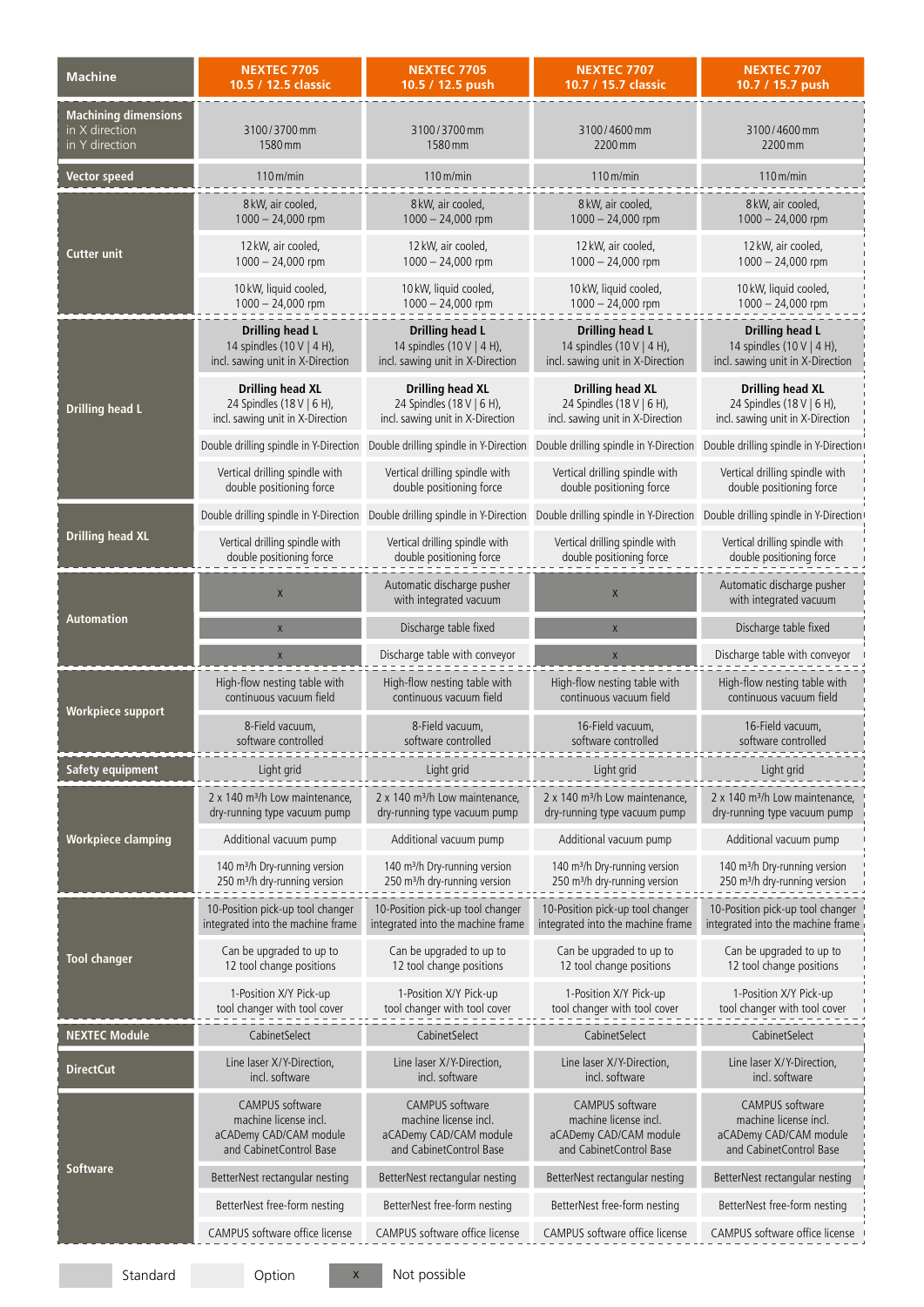### Perfectly equipped, complete package …

ı Π П

for unlimited use in your business.